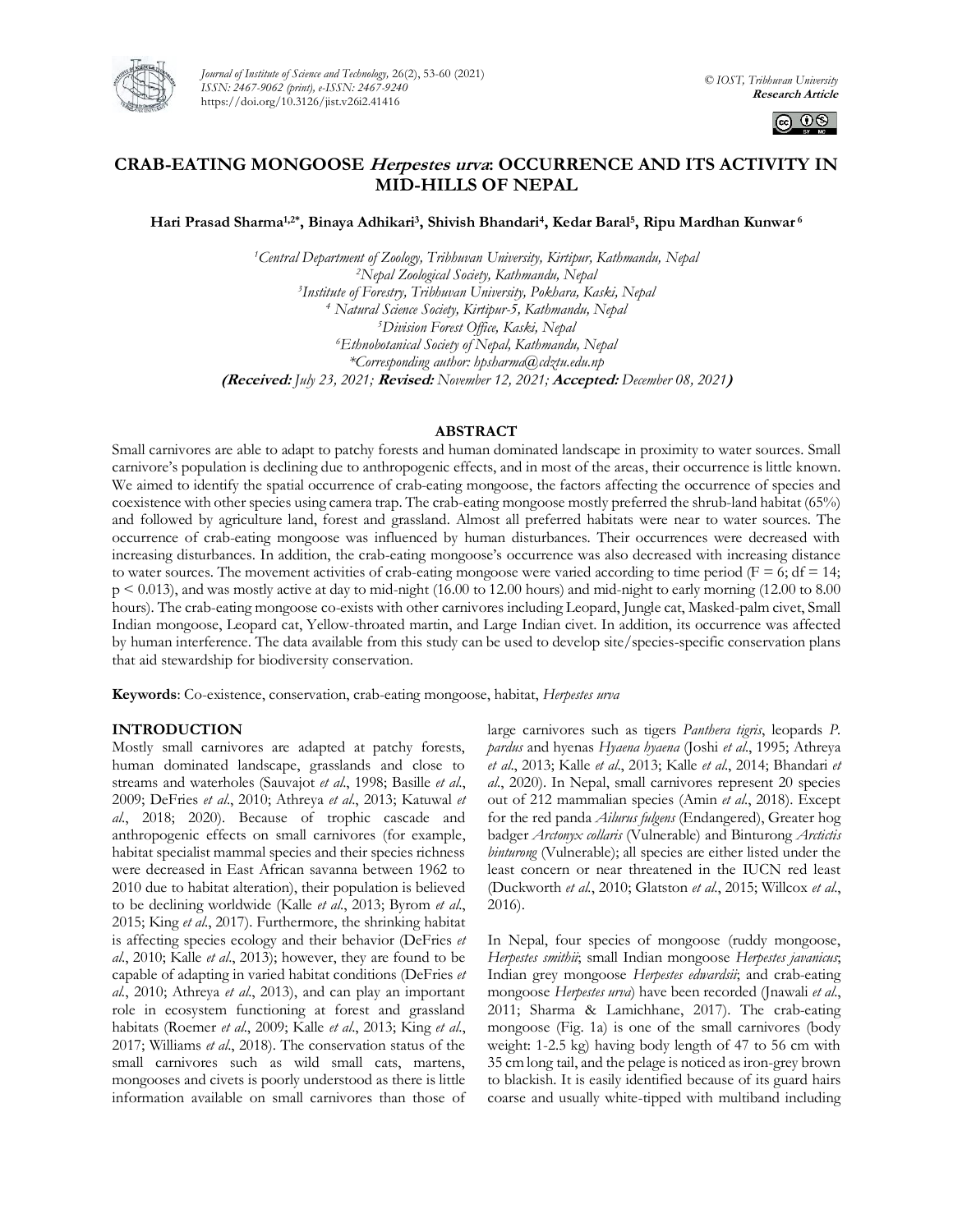yellowish, blackish, pale brown and whitish (*See* Rompaey, 2001; Baral & Shah, 2008, Fig. 1a). The top of head with pale grayish brown and white speckled, which appeared

from the corner of the mouth to the shoulder, is another identifying feature (Rompaey, 2001; Baral & Shah, 2008).



**Figure 1. Wild animals captured at camera traps between October 2020 and February 2021 at Bhanu Municipality, Nepal**

The global distribution of crab-eating mongoose is reported from Bangladesh, Bhutan, Cambodia, China, Hong Kong, India, Laos, Malaysia, Myanmar, Nepal, Taiwan, Thailand and Vietnam up to 1800 m of elevation above the sea level (Choudhury *et al*., 2015). In Nepal, the species has been reported from low land Nepal between 100 m to 1300 m of elevation including within the protected areas of Bardia National Park, Chitwan National Park, Koshi Tappu Wildlife Reserve, Parsa National Park, Shukla Phanta National Park and with little information outside the protected areas (Baral & Shah, 2008; Jnawali *et al.*, 2011). Within these habitats the crab-eating mongoose inhabits in tropical and subtropical evergreen and moist deciduous forests having abundant crabs, birds, rodents, lizards and snakes as a diet (Choudhury *et al*., 2015). Diminutive information is available on the population of the species; however, based on the existing threats and loss of food species it is assumed that the global population of crab-eating mongoose is declining (Sauvajot *et al*., 1998; Glennon & Porter, 2007; Wells *et al*., 2009, Choudhury *et al*., 2015). Based on the few evidence on the occurrence of species, its geographic distribution range and occupancy the species is listed as Least Concern under IUCN red list of threatened category (Choudhury *et al*., 2015), however in Nepal the species is listed under Vulnerable category in Nepal's National red list and protected mammal species under National Parks and Wildlife Conservation Act 1973 (Baral & Shah, 2008; Jnawali *et al*., 2011). Besides of the morphological characteristics, little knowledge is known about the ecology and co-existence of this species with other sympatric species.

In Nepal, the crab-eating mongoose is also speculated to occur from the mid-hill mountain region having the mixed forests at the vicinity of the lake. However, its distribution and occurrence is threatening from anthropogenic activities such as habitat encroachment, habitat loss and degradation from draining of wetlands, pollution at waterways, forest clearing for livestock and agriculture (Hunter & Yonzon, 1993; Majupuria & Majupuria, 2006; Jnawali *et al*., 2011). Till date data on the distribution of crab-eating mongoose is little know in Nepal, which creates problem for developing conservation action plan for its long term conservation. Therefore, we aimed to identify the occurrence and activities of crab-eating mongoose at existing habitats of central mid-hill region of Nepal for providing the baseline data for the conservation of species.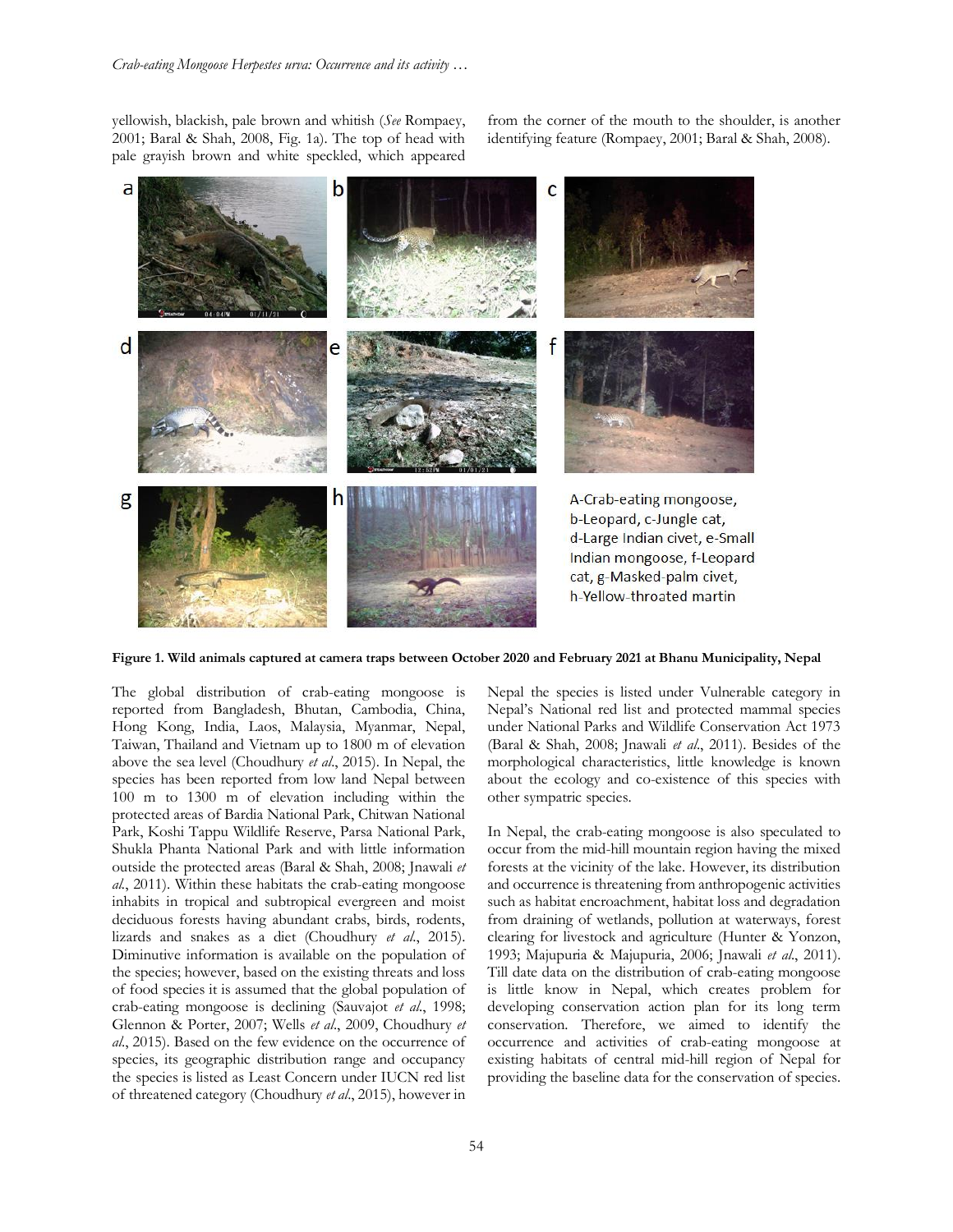## **MATERIALS AND METHODS Study Area**

The study was conducted in Bhanu Municipality (27.433 to 28.0300N, 84.440002, 85.566E) of Tanahu district at Gandaki Province of Nepal (Fig. 1) and comprises 1,84 km<sup>2</sup> . The study area is historically famous for Maharisi Veda Vyash and Bhanubhakta Acharya the writer of famous books Mahabharat and Ramayen, respectively. The

bio-climate of the area is ranged from tropical <300 m to subtropical  $1000 - 2000$  m to temperate  $2000 - 3000$  m of elevation above the sea level. The annual average precipitation is approximately 2345.9 mm (about 90% of rainfall occurring between May and September) and monthly minimum and maximum temperatures were about 2°C and 37.7°C, respectively.



**Figure 2. Camera trap deployed stations for Crab-eating mongoose occurrence study at Bhanu Municipality between October 2020 and February 2021 at Bhanu Municipality in mid-hills of Nepal.**

The area supports the occurrences of many floral species such as *Sorea robusta*, *Acacia catechu*, *Dalbergia sissoo*, *Bombax ceiba*, *Sapium insigne*, *Schima wallichii*, *Lagerstroemia parviflora*, *Bauhinia vahlii*, *Desmodium oojeinense*, and *Murraya koenigii* (Uprety *et al*., 2011), and faunal species such as Great evening bat *La io*, Common bentwing bat *Miniopterus schreibersii*, Nepal myotis *Myotis nipalensis*, Woolly horseshoe bat *Rhinolophus luctus*, Least horseshoe bat *Rhinolophus pusillus*, Leopard *Panthera pardus*, Asiatic black bear *Ursus thibetanus*, Assamese monkey *Macaca assamensis* (Jnawali *et al*., 2011).

## **Methods**

We confirmed the occurrence of crab-eating mongoose in the study area after the consultation with forest officials, local people, and wildlife experts between October 2019 to February 2020. We developed 126 grids of 1 km X 1 km for Bhanu Municipality (Fig. 2). We excluded the grids which lie at human settlements and urban areas including infrastructure development area and build up. Finally, a total of 41 grids were found suitable for camera traps deploying. We chose 38 grids to deploy camera traps based on 95% Confidence Interval at 5% margin of error (Krebs, 2014). We installed these camera traps (Stealth CAM; 12.0 mp, Infrared Megapixel Trail Camera Grey) in between

October 2019 and February 2021. The camera traps were randomly installed within four habitats such as forest (35%), agricultural land (35%), shrub land (25%), and grassland (5%) between the elevation of 450 m to 800 m. We deployed proportionately equal number of camera traps randomly with replacement in forest, shrub land, agricultural land and grassland. The camera traps were set at the approximately at the center of each 1 km X 1 km, except at agricultural land. In agricultural lands, we set cameras at the exist area or at the edge of cropping area within the plot. In addition, we scrutinized the potential route of wildlife movement in the area so that animals can be trapped by camera. The distance between two camera traps was >1 km, and left these for one week in the study area in each habitat. The camera traps were operated for 24 hours for two weeks for 1512 trap nights. The records of camera traps were inspected once a week. To understand whether crab-eating mongoose habitat is affected by human disturbances, we recorded the presence of anthropogenic disturbance (movement of human/livestock/littering). The presence and absence of anthropogenic disturbance was attributed the values of 0 for absence and 1 for presence in each camera trap location. We also measured distance attribute between camera trap location and water sources (very close <99 m; close 100 -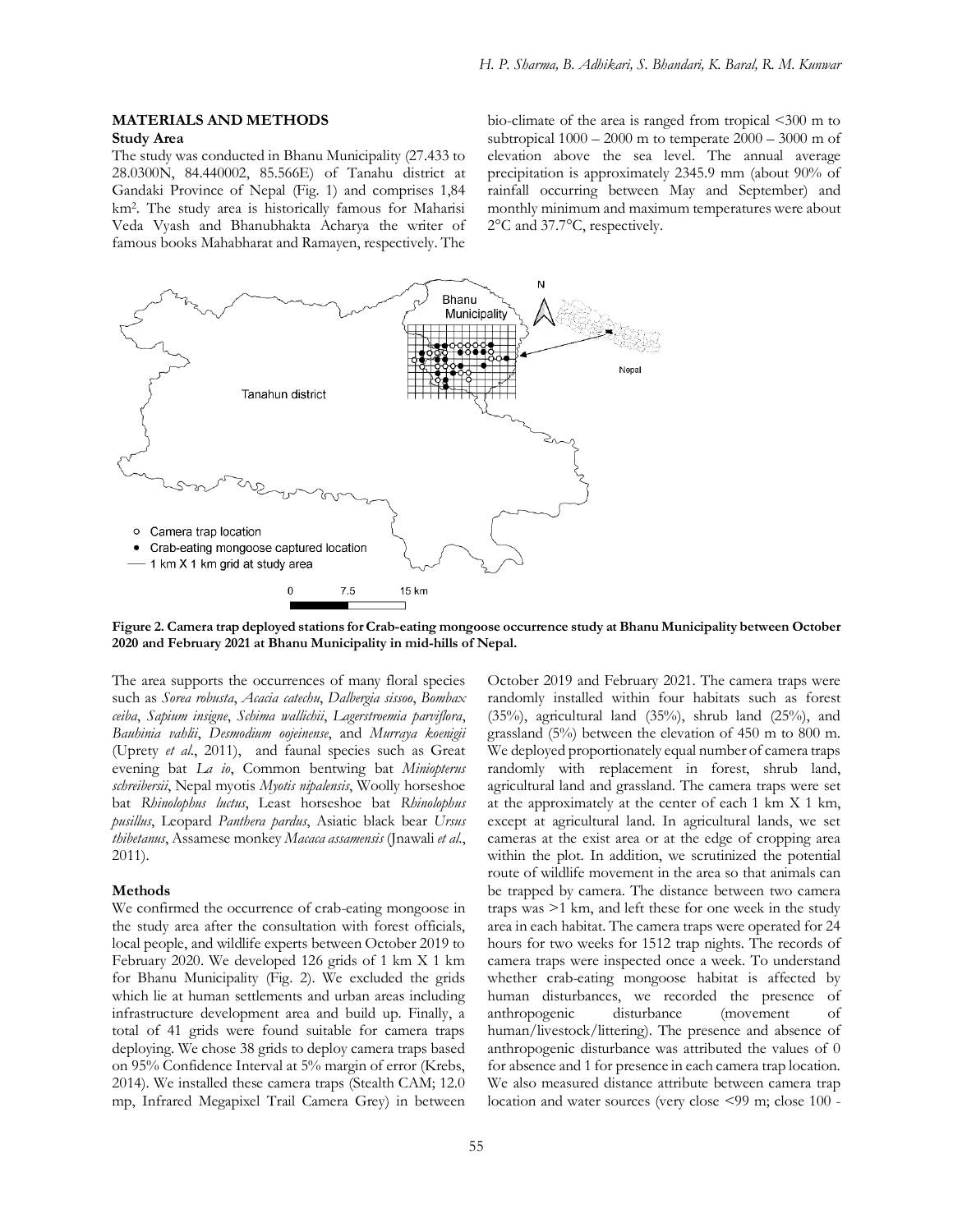499 m; far >500 m) using GIS. In addition, we visually observed the tree canopy cover and recorded for each camera trap location. Furthermore, we recorded the time spent by crab-eating mongoose in each camera trap station.

#### **Data analysis**

Each image of the crab-eating mongoose was counted to confirm the occurrence in that camera trap. We performed generalized linear model with Poisson distribution identify factors affecting the Crab-eating mongoose occurrence at Bhanu Municipality. We ranked models using Akaike Information Criterion (AICc) adjusted for small samples and Akaike model weights to estimate relative strength of evidence for each model (Burnham & Anderson, 2002). We considered models with AICc scores within 4 of the most parsimonious models to have support. We conducted model averaging using competing models and estimated 95% confidence intervals for each variable and accepted statistical significance at  $\alpha = 0.05$ . Animals split their time between a variety of activities, with a clear boundary between activity and rest (Halle & Stenseth, 2000; Rowcliffe *et al*., 2014), which are essential for survival, yet it consumes more energy than relaxing. Activity index is a behavioral and ecological metric that provide an indicator of energetic, foraging effort and exposure to risk of the species. Therefore, we estimated the activity pattern of the crab-eating mongoose from camera trap data images. We recorded date and time to calculate the activity index of the crab-eating mongoose during this study. For that we identified variation on the time spent on the activities of crab-eating mongoose using ANOVA test in three different time intervals mid-night to early morning (12.00 to 8.00 hours), day (8.00 to 16.00 hours) and day to mid-night (16.00 to 12.00 hours).

The activities were identified as movement or active movement time if the crab-eating mongoose captured in the camera trap. We compared the distribution of crabeating mongoose between human disturbed and undisturbed habitat using Chi-squired test. We calculated the Relative Abundance Index (RAI) for each species that was captured in the camera trap. The capture frequency of the camera trap data was used as a RAI, which was calculated as the number of captured species per camera trap days (i.e., number of cameras times with number of operational days; Carbone *et al.*, 2002). We followed published guidelines of Carbone *et al.* (2002) and Palmer *et al.* (2018) to calculate RAI for Crab-eating mongoose.

 $RAI = (E/TN) * 100$ , where E is the number of events and TN is the total number of trap nights

#### **RESULTS**

The crab eating mongoose was recorded in 17 of our 38 camera trap locations and based on our physio-graphic position each record can represent single individual. The average canopy of camera trap station was 31.31%. The occurrence of Crab-eating mongoose was mostly influenced by human disturbances; their occurrences decreased with increasing disturbances (Table 1). In addition, the Crab-eating mongoose's occurrence was also decreased with increasing distance to water sources, increased canopy cover percentages, and in the forest habitat, however, the occurrence was supported by presence of other carnivores (Table 1).

**Table 1 Model-averaged parameter estimates and 95% confidence limits (CL) describing the factors affecting on the occurrence of crab-eating mongoose Herpestes urva between October 2020 to February 2021 at Bhanu Municipality, Tanahun, Nepal. Model parameters include disturbances (presence/absence of human; livestock), presence/absence of other carnivores, canopy cover (% in log), habitat (Forest, Agricultural land, Shrub land, and grassland) and nearest distance to water sources (meter in log) used for predictive variables and number of Crab-eating mongoose in camera traps as response variable.** 

| <b>Variables</b>             | Estimate  | <b>Lower CL</b> | Upper Cl  | z     | D     |  |
|------------------------------|-----------|-----------------|-----------|-------|-------|--|
| (Intercept)                  | 5.414     | $-3047.556$     | 3058.384  | 0.003 | 0.997 |  |
| Disturbance                  | $-1.846$  | $-3.592$        | $-0.0993$ | 2.071 | 0.038 |  |
| Presence of other carnivores | 1.965     | $-0.986$        | 4.915     | 1.305 | 0.192 |  |
| Canopy cover                 | $-0.604$  | $-1.778$        | 0.570     | 1.009 | 0.313 |  |
| Forest                       | $-16.318$ | -4893.536       | 4860.899  | 0.007 | 0.995 |  |
| Distance to water sources    | $-0.645$  | $-1.623$        | 2.913     | 0.558 | 0.577 |  |

The movement activities of crab-eating mongoose were varied according to time period ( $F = 6$ ; df = 14; p < 0.013, Table 2), and was mostly active at day to mid-night (16.00 to 12.00) and mid-night to early morning (12.00 to 8.00) (Fig. 3). The total variability ( $R^2 = 51\%$ ) of the crab-eating mongoose was explained by time variation (i.e., day to midnight, mid-night to early morning and early morning to daytime). Out the 17 sites where crab-eating mongoose were captured, 14 sites showed sign of anthropogenic pressure, while three were without signs. There were effects of anthropogenic activities including human and livestock presence to the occurrence of crab eating mongoose ( $\chi^2$  = 5.5; df = 3;  $p$  < 0.05) in the study area.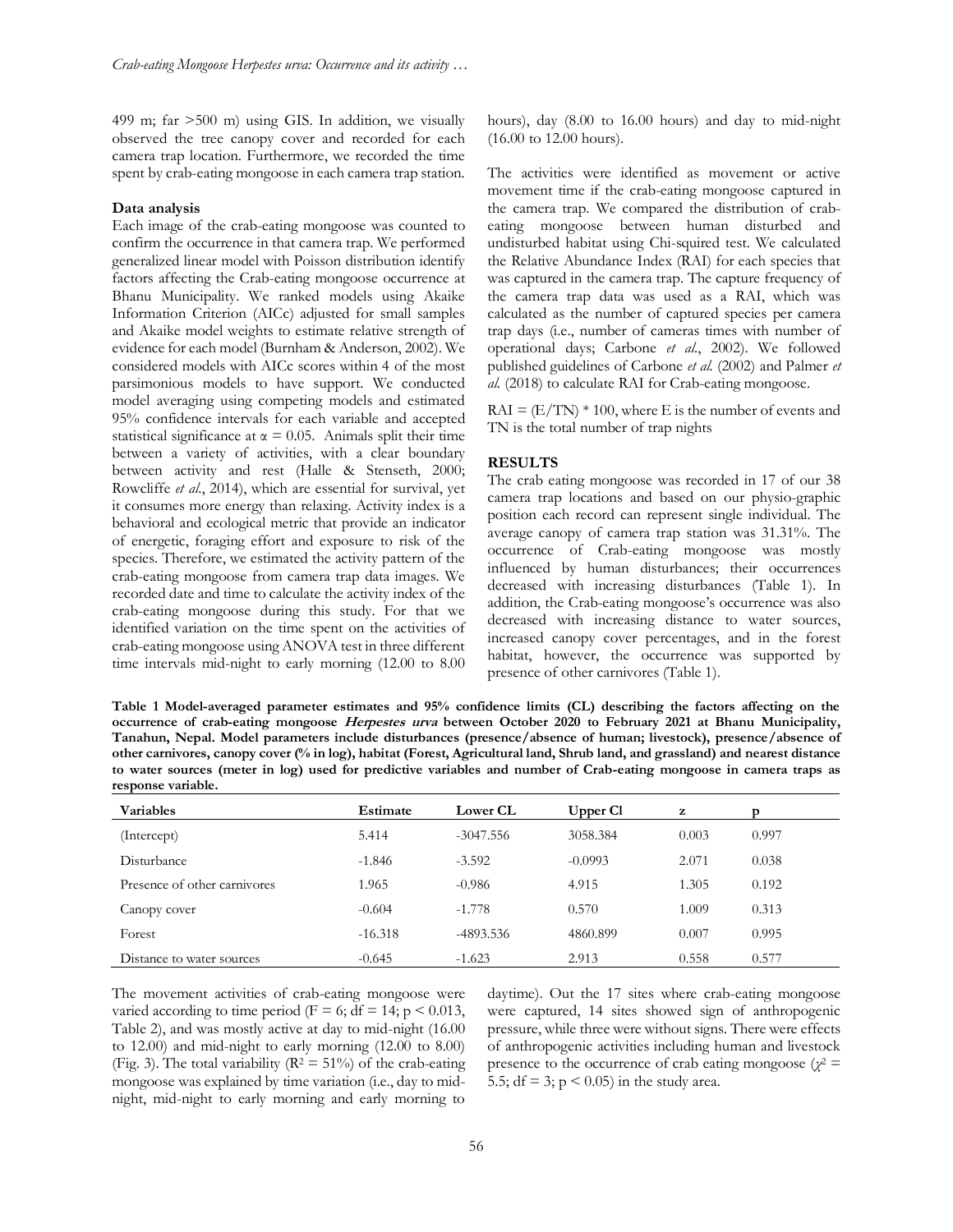

**Figure 3. Daily activity patterns of Crab-eating mongoose Herpestes urva between October 2020 and February 2021 at Bhanu Municipality, Nepal** 

**Table 2. Summary of analysis of variation of crab-eating mongoose Herpestes urva captured in different time periods (day to mid-night, mid-night to early morning and early morning till day) between October 2020 and February 2021 at Bhanu Municipality, Nepal.** 

| <b>Source of Variation</b> | SS     | df | МS    |       |       |
|----------------------------|--------|----|-------|-------|-------|
| Between different time     | 9.733  |    | 4.867 | 6.348 | 0.013 |
| Within time                | 9.2    | 运  | 0.767 |       |       |
| Total                      | 18.933 | 14 |       |       |       |



**Figure 4. Relative abundance of wild animals captured at camera traps between October 2020 and February 2021 at Bhanu Municipality, Nepal.**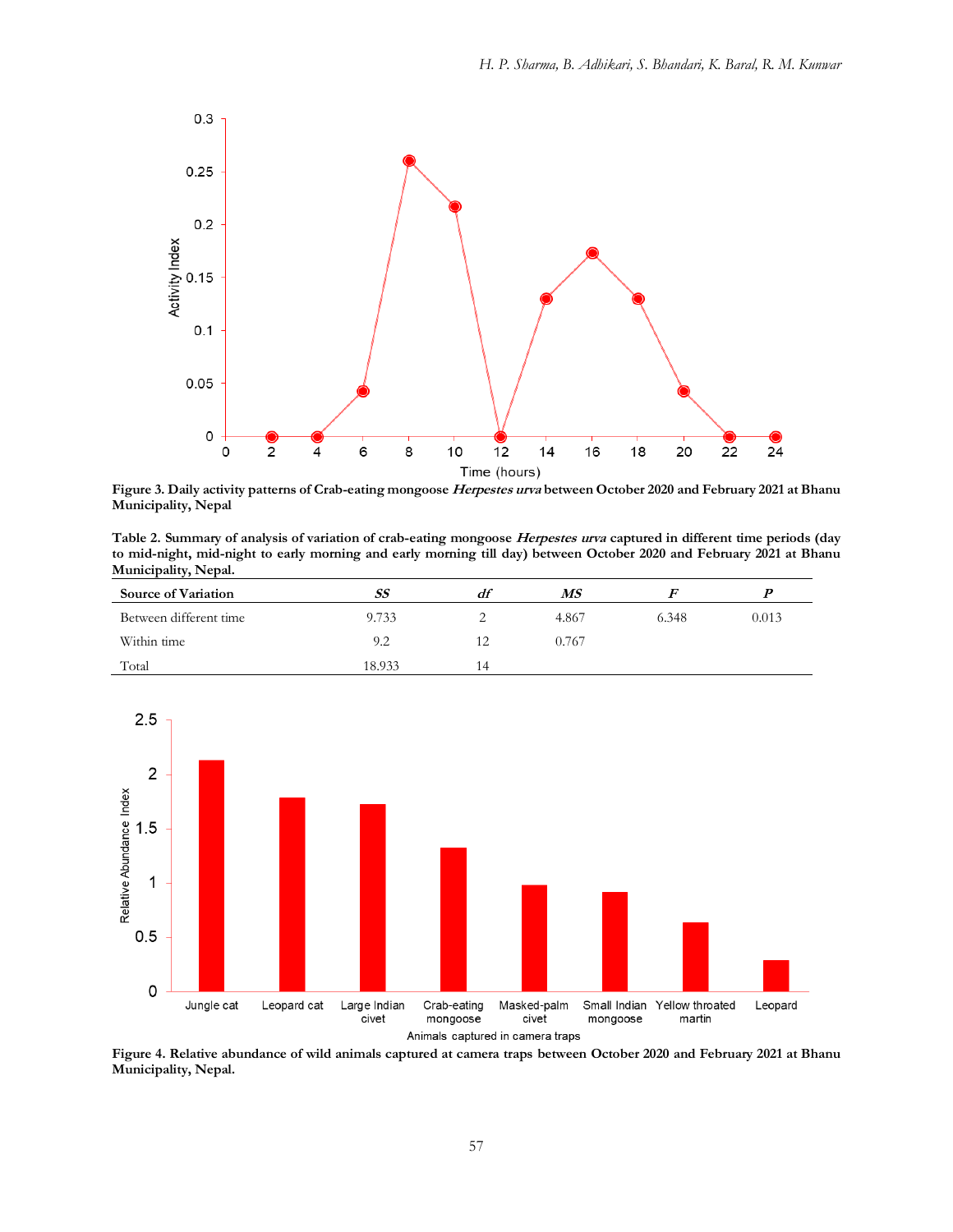The highest RAI value greater than 1.0 was found for small and medium body sized carnivores including Jungle cat (2.1), Leopard cat (1.8), Large Indian civet (1.7), crab eating mongoose (1.3), Masked palm civet (1.0), and less than 1 for Small Indian mongoose (0.9), Yellow throated martin (0.67) and Leopard (0.3) (Fig. 4).

## **DISCUSSION**

Our study indicated that the relative abundance of small carnivores including crab-eating mongoose is higher than large carnivore such as leopards. The crab-eating mongoose is relatively common in Southeastern Asian countries but the number of individuals of this species is speculated to be quite low in Nepal (Jnawali *et al*., 2011). The camera traps study indicated that the crab-eating mongoose is mostly occurred in the land dominated by shrubs having estimated canopy cover less than 20% and is not mostly supported by forest. This could be due to the fact that dense shrubs and bushes offer suitable habitat for crab eating mongoose with efficient cover to protect themselves from predators such as leopards. However, the preferred habitat of crab-eating mongoose in this area is varied than the habitats mentioned as tropical and subtropical evergreen and moist deciduous forests by Jnawali *et al*. (2011), and wet evergreen forests and deciduous forests by Duckworth (2008) and Van (2001). The higher occurrence of crab-eating mongoose in shrub land might be due to the proximity to water sources which provides their preferred food such as fish, crabs and frogs. Their occurrences in these areas were less human disturbances (personal observations). In addition to our records, the crab eating mongoose are frequently reported from riverbed (Sinha & Das, 2012), stream banks (Sharma & Lamichhane, 2017), and agricultural fields with small water bodies (Thapa, 2013).

During this study, the crab eating mongoose was captured throughout various days irrespective of weather conditions, such as foggy, sunny, cloudy and rainy. The camera trapped images of crab eating mongoose in our study area were mostly captured during nighttime indicating the crepuscular and nocturnal behavior of the species (Zaw *et al*., 2008; Chen *et al*., 2009; Thapa, 2013; Rayamajhi *et al.*, 2019).

Our study indicated that the occurrence of crab-eating mongoose was affected by the human presence or their activities including livestock because both human, livestock and mongoose use the same walking path. However, their activities time seems varied; by working nature of human mostly actives during daytime while crab-eating mongoose at night. It supports the coexistence of crab-eating mongoose with human (Duckworth, 2008; Sethy *et al.*, 2014). In addition to human the crab-eating mongooses are known to coexist with other small carnivore species such as large Indian civet, common palm civet, yellow throated martin, leopard cat and jungle cat. The relative abundance index of crab eating mongoose is comparatively similar to other small mammal species. Their co-occurrence in the

same habitat might be due to habitat use at small areas, food habits and ecological niche (Sunquist & Sunquist, 1989; Duckworth, 2008; Sethy *et al.*, 2014).

## **CONCLUSIONS**

We conclude that the crab-eating mongoose presence in areas having less human disturbances, low canopy cover, near to water sources. This mongoose co-exists with other carnivores species including leopards, jungle cat and leopard cat and human. To avoid unintentional killing of this species and biodiversity conservation, a site- and species-specific conservation plan can be developed and implemented using similar baseline data and findings.

## **ACKNOWLEDGEMENTS**

We would like to thank the Divisional Forest Office, Tanahun and Zoological Society of London, Nepal office for logistic support. We thank WWF Nepal for financial support. Our thanks go to Community Forest Offices at Tanahu and local people who helped during study period.

#### **AUTHOR CONTRIBUTIONS**

HPS: designed, analyzed, and wrote manuscript; BA: designed, field data collected and wrote manuscript; SB: designed, analyzed, field data collected and wrote manuscript, KB: designed, and edited manuscript, and RMK: edited manuscript.

#### **CONFLICT OF INTEREST**

The authors declare no competing interests.

## **DATA AVAILABILITY STATEMENT**

The data used in this study are available from the corresponding author, upon reasonable request.

## **REFERENCES**

- Amin, R., Baral, H.S., Lamichhane, B.R., Poudyal, L.P., Lee, S., Jnawali, S.R., Acharya, K.P., Upadhyaya, G.P., Pandey, M.B., Shrestha, R., & Joshi, D. (2018). The status of Nepal's mammals. *Journal of Threatened Taxa, 10*(3), 11361-11378.
- Athreya, V., Odden, M., Linnell, J.D., Krishnaswamy, J., & Karanth, U. (2013). Big cats in our backyards: persistence of large carnivores in a human dominated landscape in India. *PloS One*, *8*(3), e57872.
- Baral, H.S., & Shah, K.B. (2008). *Wild mammals of Nepal*. Himalayan Nature, Kathmandu, Nepal.
- Basille, M., Herfindal, I., Santin-Janin, H., Linnell, J.D.C., Odden, J., Andersen, R., Høgda, K.A., & Gaillard, J.-M. (2009). What shapes Eurasian lynx distribution in human dominated landscapes: selecting prey or avoiding people? *Ecography, 32*(4), 683-691.
- Bhandari, S., Morley, C., Aryal, C., & Shrestha, U.B. (2020). The diet of the striped hyena in Nepal's lowland regions. *Ecology and Evolution, 10*(15), 7953-7962.
- Burnham, K.P., & Anderson, D.R. (2002). *Model Selection and Multimodel Inference: A Practical Information-Theoretic Approach*. 2nd ed Springer: Berlin/Heidelberg, Germany.
- Byrom, A.E., Nkwabi, A.J., Metzger, K., Mduma, S.A., Forrester, G.J., Ruscoe, W.A., Reed, D.N., Bukombe, J., Mchetto, J., & Sinclair, A.R.E. (2015). Anthropogenic stressors influence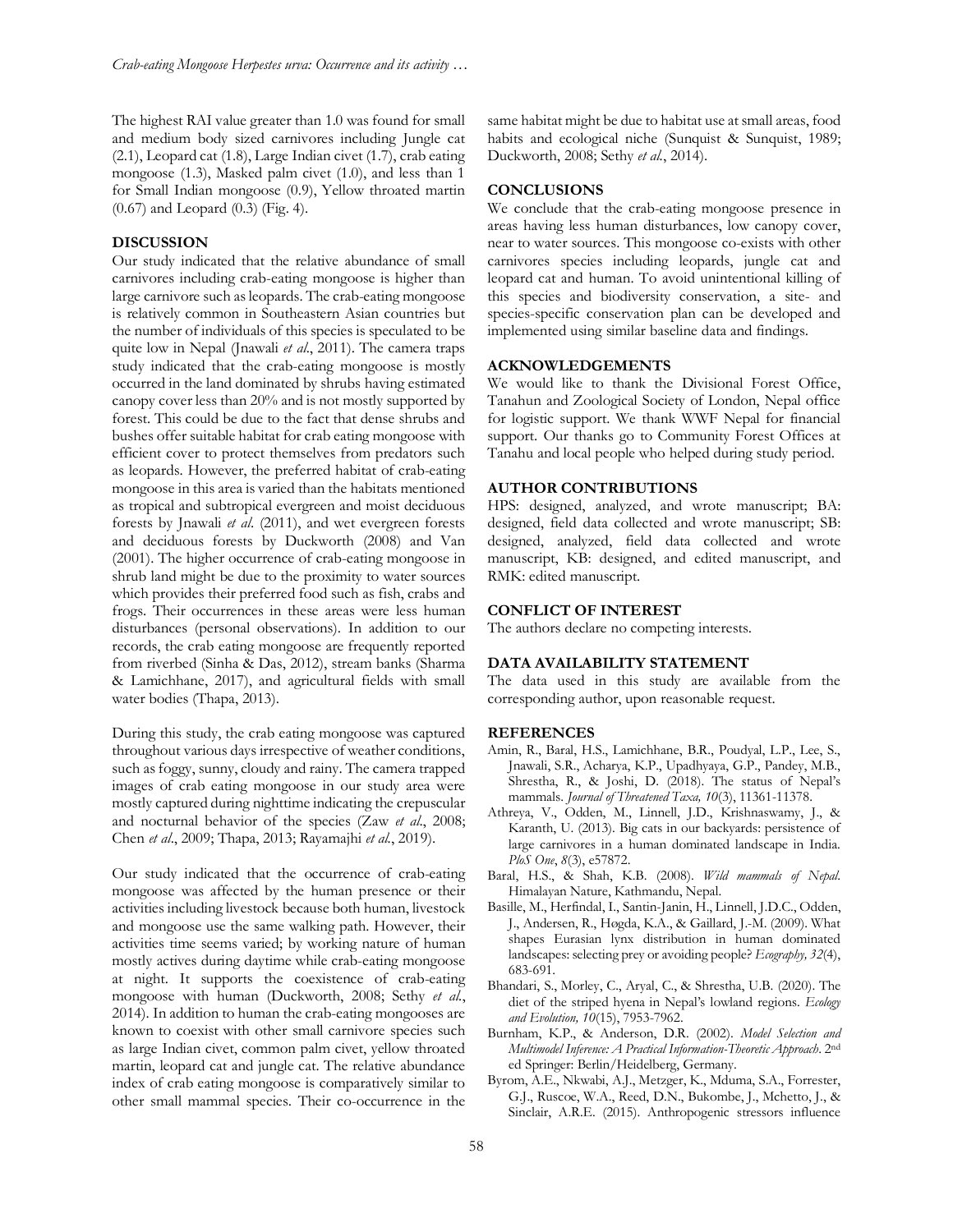small mammal communities in tropical East African savanna at multiple spatial scales. *Wildlife Research, 42*(2), 119-131.

- Carbone, C., Christie, S., Conforti, K., Coulson, T., Franklin, N., Ginsberg, J. R., Griffiths, M., Holden, J., Kinnaird, M., Laidlaw, R., Lynam, A., MacDonald, D.W., Martyr, D., McDougal, C., Nath, L., O'Brian, T., Seidensticker, J., Smith, J.L.D., Tilson, R., & Wan Shahruddin, W.N. (2002). The use of photographic rates to estimate densities of cryptic mammals: response to Jennelle *et al. Animal Conservation, 5*(2), 121-123.
- Chen, M.T., Tewes, M.E., Pei, K.J., & Grassman, L.I. (2009). Activity patterns and habitat use of sympatric small carnivores in southern Taiwan. *Mammalia*, *73*(1), 20-26.
- Choudhury, A., Timmins, R., Chutipong, W., Duckworth, J.W., Mudappa, D., & Willcox, D.H.A. (2015). *Herpestes urva* (errata version published in 2016). The IUCN Red List of Threatened Species 2015: e.T41618A86159618. Retrieved May 14, 2021 from https://dx.doi.org/10.2305/IUCN.UK.2015-4.RLTS .T41618A45208308.en. Downloaded on 14 May 2021.
- DeFries, R., Karanth, K.K., & Pareeth, S. (2010). Interactions between protected areas and their surroundings in humandominated tropical landscapes. *Biological Conservation*, *143*(12), 2870-2880.
- Duckworth, J. (2008). Status and distribution of small carnivores in Myanmar. *Small Carnivore Conservation, 38*, 2-28.
- Duckworth, J.W., Timmins, R.J., & Tizard, T. (2010). Conservation status of Small Asian Mongoose *herpestes javanicus* (É. Geoffroy Saint-Hilaire, 1818) (Mammalia: Carnivora: Herpestidae) in Lao Pdr. *Raffles Bulletin of Zoology, 58*(2), 403-410.
- Duckworth, J.W., Timmins, R., Chutipong, W., Gray, T.N.E., Long, B., Helgen, K., Rahman, H., Choudhury, A., & Willcox, D.H.A. (2016). *Arctonyx collaris*. The IUCN Red List of Threatened Species 2016: Retrieved July 21, 2021 from e.T70205537A45209459. https://dx.doi.org/10.2305/IUCN .UK.2016-1.RLTS.T70205537A45209459.en.
- Glatston, A., Wei, F., Zaw, T., & Sherpa, A. (2015). *Ailurus fulgens* (errata version published in 2017). The IUCN Red List of Threatened Species 2015: Retrieved July 21, 2021 from e.T714A110023718. https://dx.doi.org/10.2305/IUCN.UK .2015-4.RLTS.T714A45195924.en.
- Glennon, M.J., & Porter, W.F. (2007). Impacts of land-use management on small mammals in the Adirondack Park, New York. *Northeastern Naturalist*, *14*(3), 323-342.
- Halle, S., & Stenseth, N.C. (Eds.). (2000). *Activity Patterns in Small Mammals: An Ecological Approach*. Springer Science & Business Media
- Hunter, M.L., & Yonzon, P. (1993). Altitudinal distributions of birds, mammals, people, forests, and parks in Nepal. *Conservation Biology*, *7*(2), 420-423.
- Jnawali, S.R., Baral, H.S., Lee, S., Acharya, K.P., Upadhyay, G.P., Pandey, M., Shrestha, R., Joshi, D., Lamichhane, B.R., Griffiths, J., Khatiwada, A.P., Subedi, N., & Amin, R. (2011). *The Status of Nepal's Mammals: The National Red List Series-IUCN*. Department of National Parks and Wildlife Conservation, Babarmahal, Kathmandu, Nepal.
- Joshi, A.R., David Smith, J.L., & Cuthbert, F.J. (1995). Influence of food distribution and predation pressure on spacing behavior in palm civets. *Journal of Mammalogy*, *76*(4), 1205- 1212.
- Kalle, R., Ramesh, T., Qureshi, Q., & Sankar, K. (2013). Predicting the distribution pattern of small carnivores in response to environmental factors in the Western Ghats*. PLoS One*, *8*(11), e79295.
- Kalle, R., Ramesh, T., Qureshi, Q., & Sankar, K. (2014). Estimating seasonal abundance and habitat use of small carnivores in the Western Ghats using an occupancy approach. *Journal of Tropical Ecology*, *30*(5), 469-480.
- Katuwal, H.B., Basent, H., Sharma, H.P., Koirala, S., Khanal, B., Neupane, K.R., Thapa, K.B., Panta, D.B., Parajuli, K., Lamichhane, S., & Rai, M. (2020). Wildlife assessment of the Chandragiri hills, Kathmandu: Potentiality for ecotourism. *European Journal of Ecology*, *6*(1), 27-50.
- Katuwal, H.B., Sharma, H.P., Shaner, P.J.L., Gurung, R., Thapa, V., Magar, T.G., Gurung, T.B., Parajuli, K., Gurung, M.B., Basnet, H., & Koirala, S. (2018). Updating spatial information of 27 mammal species in Nepal. *The Journal of Animal & Plant Sciences*, *28*(6), 1735-1745.
- King, C.M., McDonald, R.M., Martin, R.D., Tempero, G.W., & Holmes, S.J. (2007). Long-term automated monitoring of the distribution of small carnivores. *Wildlife Research, 34*(2), 140- 148.
- Krebs, C.J. (2014). *Ecological Methodology*, 2nd ed. University of British Columbia, Canada.
- Majupuria, T.C., & Majupuria, R.K. (2006). Wildlife and protected areas of Nepal: Resources and management. Bangkok, Thailand.
- Palmer, M.S., Swanson, A., Kosmala, M., Arnold, T., & Packer, C. (2018). Evaluating relative abundance indices for terrestrial herbivores from large‐scale camera trap surveys. *African Journal of Ecology*, *56*(4), 791-803.
- Rayamajhi, T., Lamichhane, S., Gurung, A., Regmi, P.R., Pokheral, C.P., & Lamichhane, B.R. (2019). First camera trap documentation of the Crab-eating Mongoose *Herpestes urva* (Hodgson, 1836) (Carnivora: Feliformia: Herpestidae) in Barandabhar Corridor Forest in Chitwan, Nepal. *Journal of Threatened Taxa*, *11*(8), 14051-14055.
- Roemer, G.W., Gompper, M.E., & Van Valkenburgh, B. (2009). The ecological role of the mammalian mesocarnivore. *BioScience*, *59*(2), 165-173.
- Rompaey, H.V. (2001). The crab-eating mongoose. *Herpestes urva. Small Carnivore Conservation*, *25*, 12-17.
- Rowcliffe, J.M., Kays, R., Kranstauber, B., Carbone, C., & Jansen, P.A. (2014). Quantifying levels of animal activity using camera trap data. *Methods in Ecology and Evolution, 5*(11), 1170-1179.
- Sauvajot, R.M., Buechner, M., Kamradt, D.A., & Schonewald, C.M. (1998). Patterns of human disturbance and response by small mammals and birds in chaparral near urban development. *Urban Ecosystems*, *2*(4), 279-297.
- Sethy, J., Samal, D., & Chauhan, N.P.S. (2014). Occurrence of Small Carnivores in Gandhigram Range of Namdapaha National Park, Arunachal Pradesh, India. *Journal of Wildlife Research*, *2*(3), 11-17.
- Sharma, B., & Lamichhane, B.R. (2017). Record of Crab-eating Mongoose *Herpestes urva* from Parsa Wildlife Reserve, central Nepal. *Small Carnivore Conservation*, *55*, 97-103.
- Sinha, A., & Das, J. (2012). Records of Crab-eating Mongoose *Herpestes urva* in Manas National Park, Assam, India. *Small Carnivore Conservation*, *47*, 60-61.
- Sunquist, M.E., & Sunquist, F.C. (1989). Ecological constraints on predation by large felids. In J.L. Gittleman (Ed.), *Carnivore behavior, ecology, and evolution* (pp. 283-301). Springer, Boston, MA.
- Thapa, S. (2013). Observations of crab-eating mongoose *Herpestes urva* in eastern Nepal. *Small Carnivore Conservation*, *49*, 31-33.
- Uprety, Y., Poudel, R.C., Asselin, H., & Boon, E. (2011). Plant biodiversity and ethnobotany inside the projected impact area